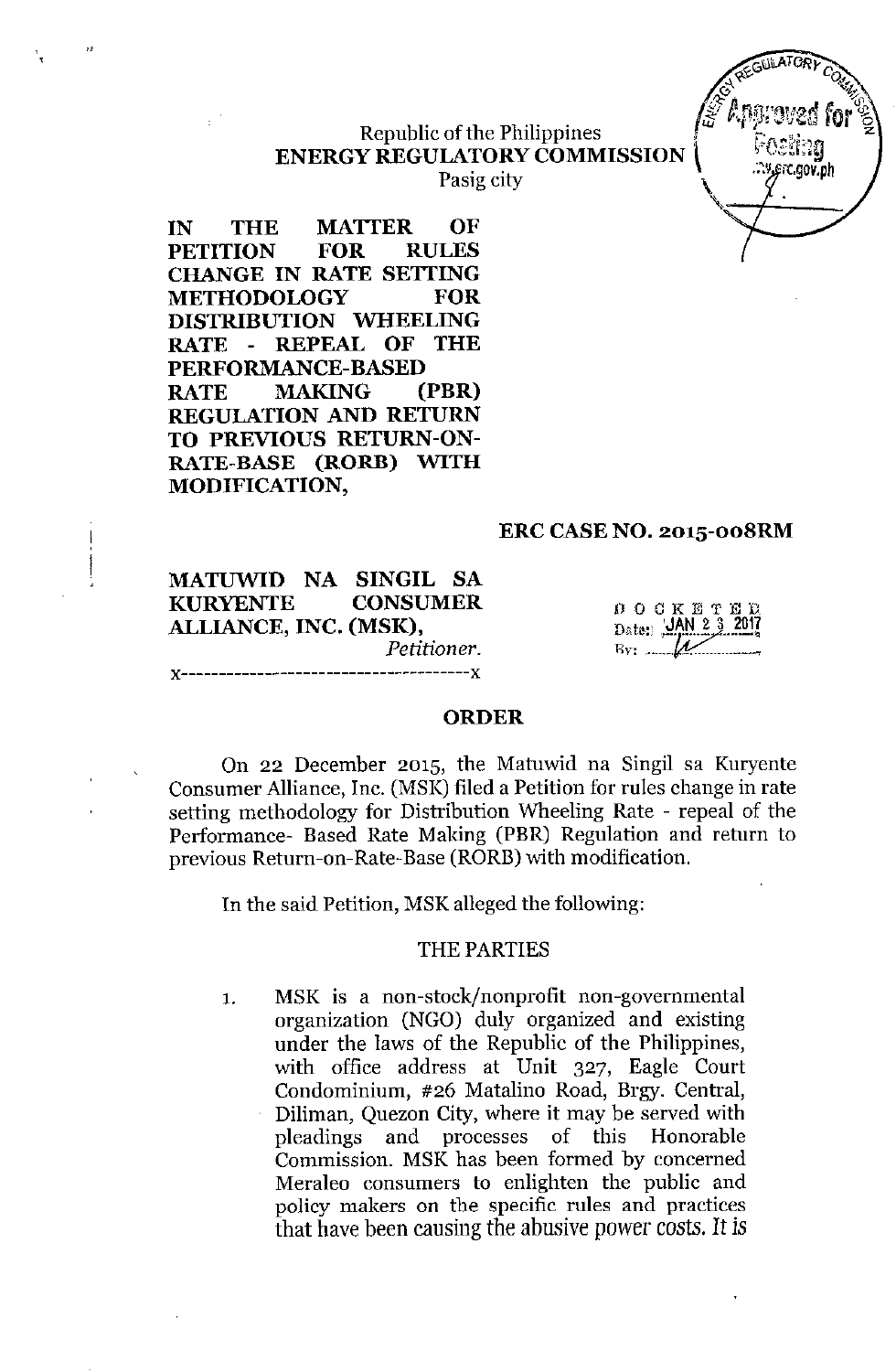$\frac{1}{2}$ 

j

represented herein by its Executive Director, EVELYN VIRAY-JALLORINA, who is duly authorized to file this petition. Attached is Annex "A", a copy of Secretary's Certificate authorizing MS. JALLORINA to represent MSK.

- 2. ERC has been created under Executive Order No. 172, (as amended) as an independent, quasi-judicial regulatory body tasked to promote competition, encourage market development, ensure customer choice and penalize abuse of market power in the electricity industry. ERC may be served with pleadings at Pacific Center Building, San Miguel Avenue, Ortigas Center 1600 Pasig City, Metro Manila, Philippines.
- 3. Manila Electric Company (MERALCO) is the country's largest electric distribution company with address at Meralco Compound, Lopez Building, Ortigas Avenue, Pasig City.

# I. CONTEXT

The Energy Regulatory Commission promulgated on December 10, 2004 the Guidelines on the Methodology for Setting Distribution Wheeling Rates (DWRG). These were subsequently updated and re-issued on July 26, 2006 as the Rules for Setting Distribution Wheeling Rates for Privately Owned Distribution Utilities (RDWR) entering Performance Based Regulation.

Supposedly these new rules were promulgated by the ERC pursuant to Section 43(f) of Republic Act 9136 and Rule 15Section 5(a) of its Implementing Rules and Regulations (IRR) which authorized the ERC to adopt alternative forms of internationally accepted rate setting methodology which must ensure a reasonable price of electricity.

ERC's RDWRprovides for a performance-based regulation using a price cap to set the distribution wheeling rates to be charged by Distribution Utilities to its customers. For all its complexities, the PBR (Performance Based Rate Setting) allows for recovery and returns on installed assets used in providing the services to the consumers called regulatory asset base as in the previous return on rate base (RORB) methodology that it supposedly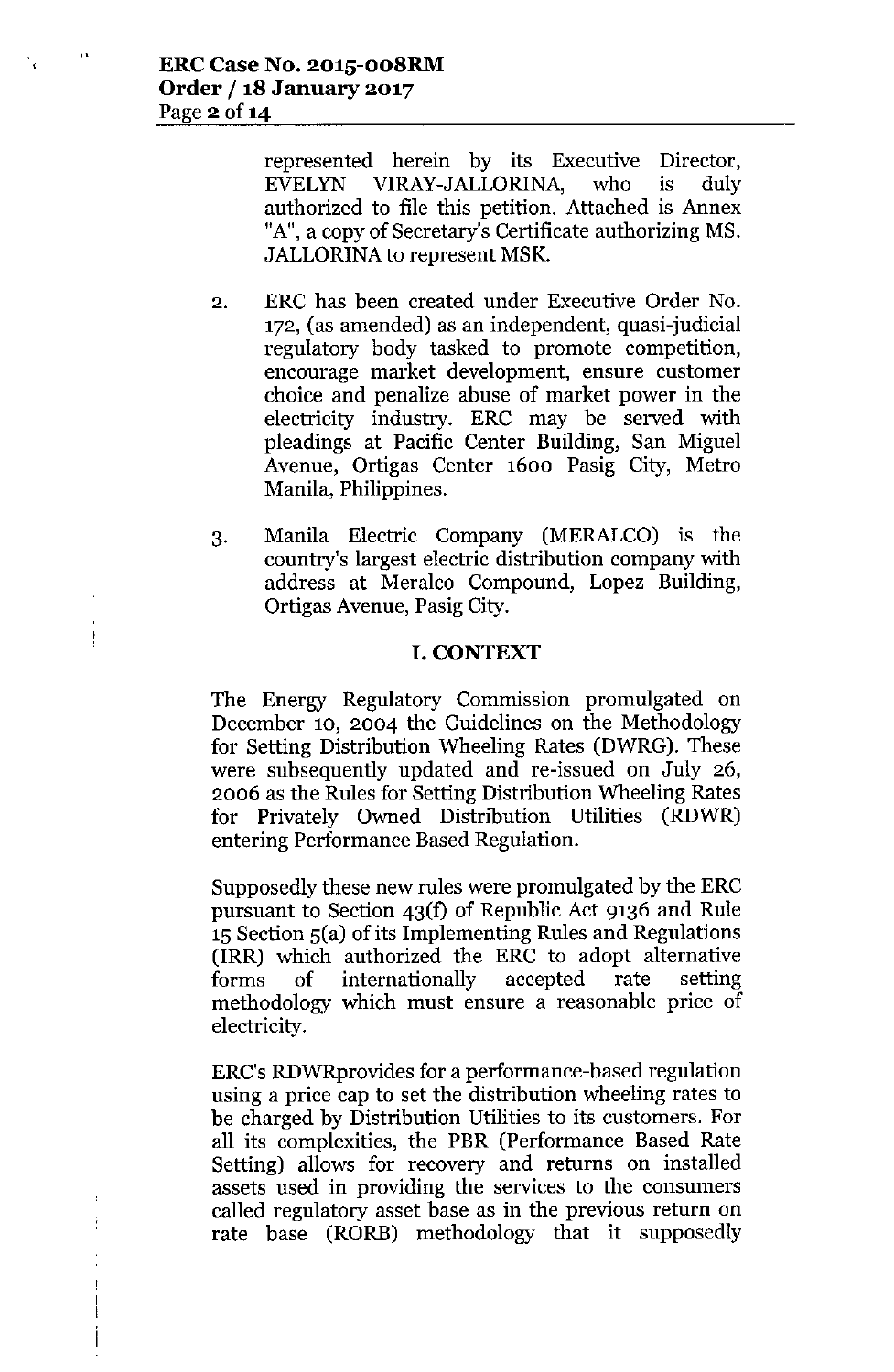$\Delta$ 

ţ

alternated for, plus projected operating expenses, working capital, and added the recovery and returns on forecasted investments.

### **II. ISSUES**

### **1. UNREASONABLE PRICE**

With all these added cost and return recovery elements, the distribution rate to Meralco's consumers jumped significantly since the adoption of the PBR in the 2nd half of 2007. PBR did not result to a reasonable price of electricity and has not been in the public interest.

#### **2. FORECASTED "INCURRED" INVESTMENTS NOT**

Worse, the ERC rules including the RDWR do not appear to provide for validation that the forecasted investments were actually made to improve services hence making the consumers pay for capital investments that may not have been actually made. Meralco consumers not only were subjected to institutionalized overcharging but were left naked and defenseless from abuse from more overcharging, a dereliction of ERC's mandate to safeguard the public interest.

PBR did not improve on the RORB.

#### **3. UNTRUS'IWORTHY TRACK RECORD**

Meralco's track record in padding their Rate Base does not justify trust.

The PBR methodology relies on the DU like Meralco to do a lot of forecasts on the demand, cost of service, required investments, and etc. Unfortunately, Meralco's track record of padding does not engender consumer trust. They have consistently been caught many times with their hands in the cookie jar padding their rate base under the old RORE system. In their PBR application in 2007 their attempts at padding and overcharging were even bolder and brazen based on the audit report of ERC's own regulatory reset expert consultants Parsons Brinkerhoff Associates (PB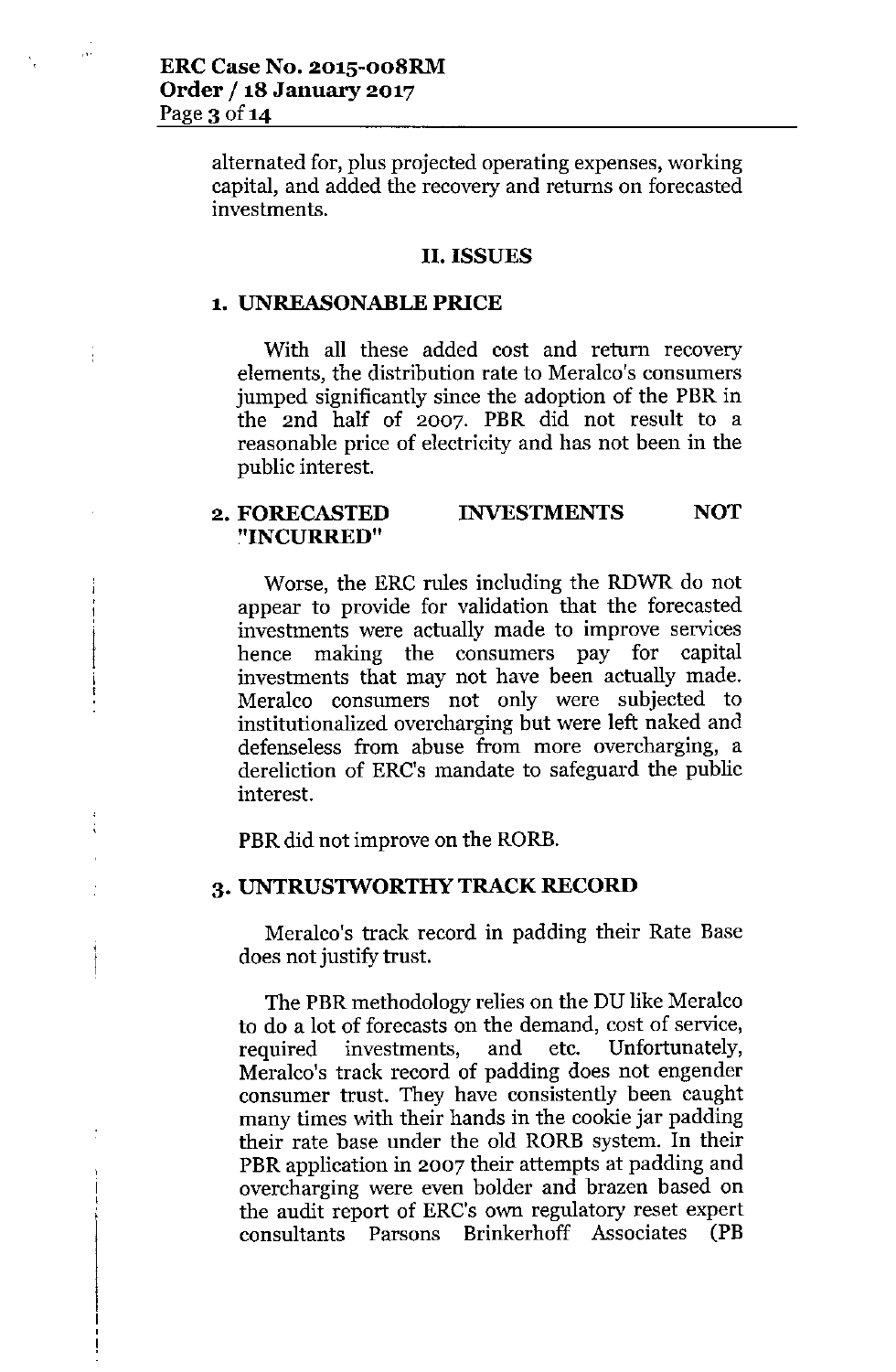$\ddot{\phantom{a}}$ 

ŀ

Associates). We only have to read the PB Associates report to see the harrowing chronicle of Meralco's cunning and outright attempts at padding their charges to their captive consumers. Allow us to cite some examples from the PBAssociates findings:

# **a. Claim for "Additional Expenditures" of P2.463 billion**

Meralco was claiming additional expenditures totalling P2-463 billion over four years from 2008 to 2011.

- 1. This included **P1.839 billion for compliance"** activities covering "PBR, the Magna Carta, DSOAR, Business Separation Guidelines and other guidelines and rules that the ERC will implement in the immediate future".
- 2. Even the ERC consultants noted that
	- a. "these are generally **normal business processes and activities that a well managed distribution business should be routinely undertaking"**
	- b. "no details for the additional work were provided other than very general **comments"**
	- c. "Meralco has not provided details of the methodology used to quantify the additional regulatory compliance work as a result of new regulatory requirements, no its estimate of the additional work load in staff numbers, nor was any information provided as to the capability of existing staff to cope with a proportion, if any, of the additional work load."
- 3. Consequently the foreign consultants of ERC recommended only P320 million of the P2-463 billion requested or 87% less.
- 4. The ERC however disagreed with the consultants conclusion to be "inappropriately harsh". **In** Table 5.10 of its final determination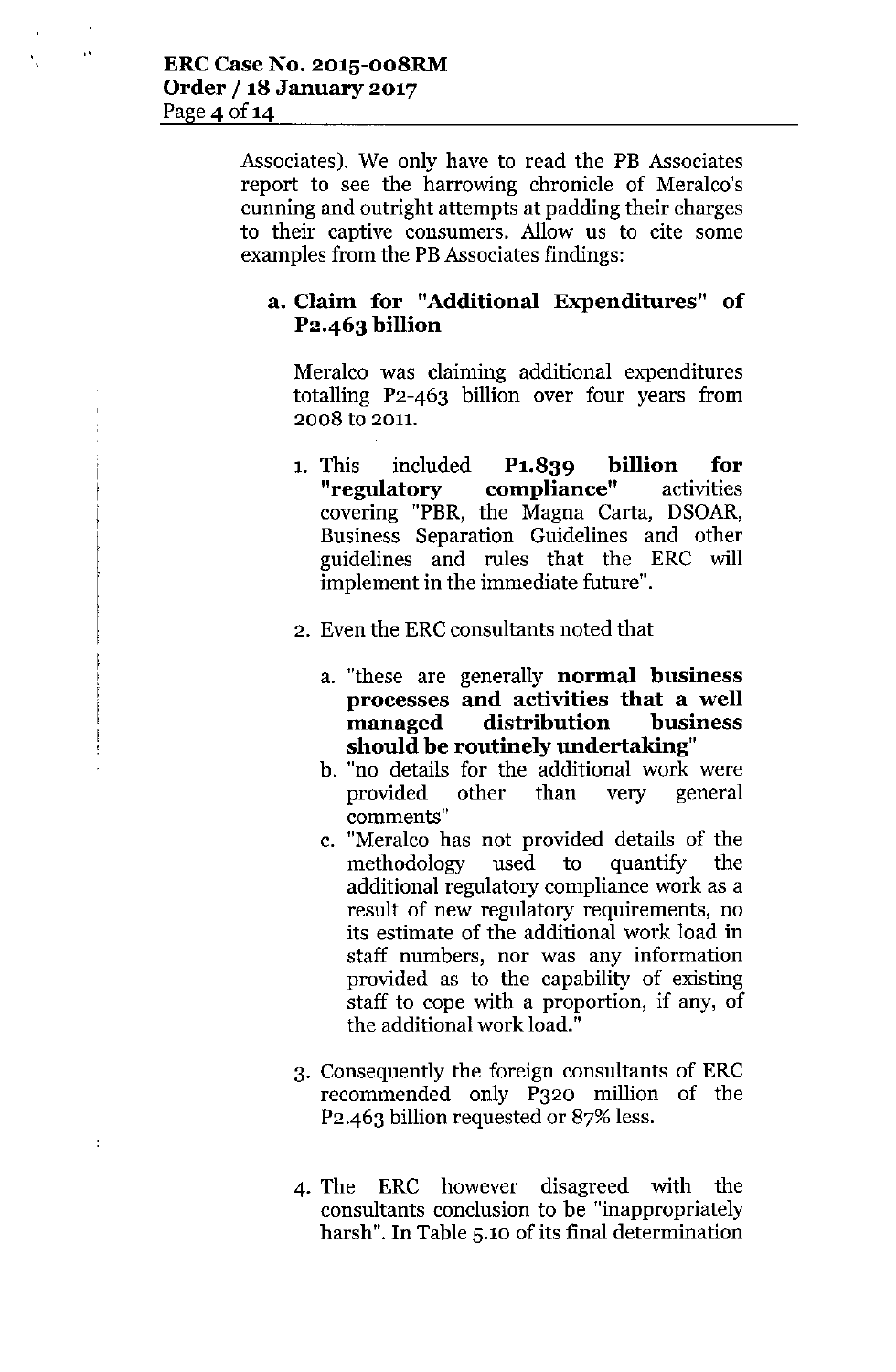$\downarrow$ 

dated August 30, 2007, the ERC approved a total of P3S8.2 million over the five year period from 2007 to 2011. This was 12%or P38.2 million higher than the consultants recommendation.

5. Ironically, Meralco would charge the consumers for its cost of finding legal and tricky justifications to confuse and overcharge the consumers.

# **b. Purchase of Distribution Transformers from Lopez Companies**

- 1) PB Associates had observed that "there appears to be excessive provision for distribution transformers leading to underutilization"  $(P.23, 4.5.2)$
- 2) Meralco claims that it has 147,930 units of distribution transformers with an average loading of 50%. Meralco also claimed that 6,080 of these transformers in their network serve solely-served customers whose average usage is under 50%.
- 3) The ERe reduced the expenditure for distribution transformers proposed by Meralco by a total of P1.446 billion for the two years 2010 and 20nbecause it would further reduce Meralco's utilization of distribution transformers below the 50% allowed for in the ERC's asset valuation policy guidelines.
- 4) The Lopez group owns the Philec Transformer Factory and preferred vendors enjoy substantial contracts for imported distribution transformers.

# **c. Anomalous Metering Expenditures and Refurbishment**

a) The findings of the consultants on Meralco's claims for meter expenditures showed disturbing manipulations (p.5 and 6 of PB Associates Report)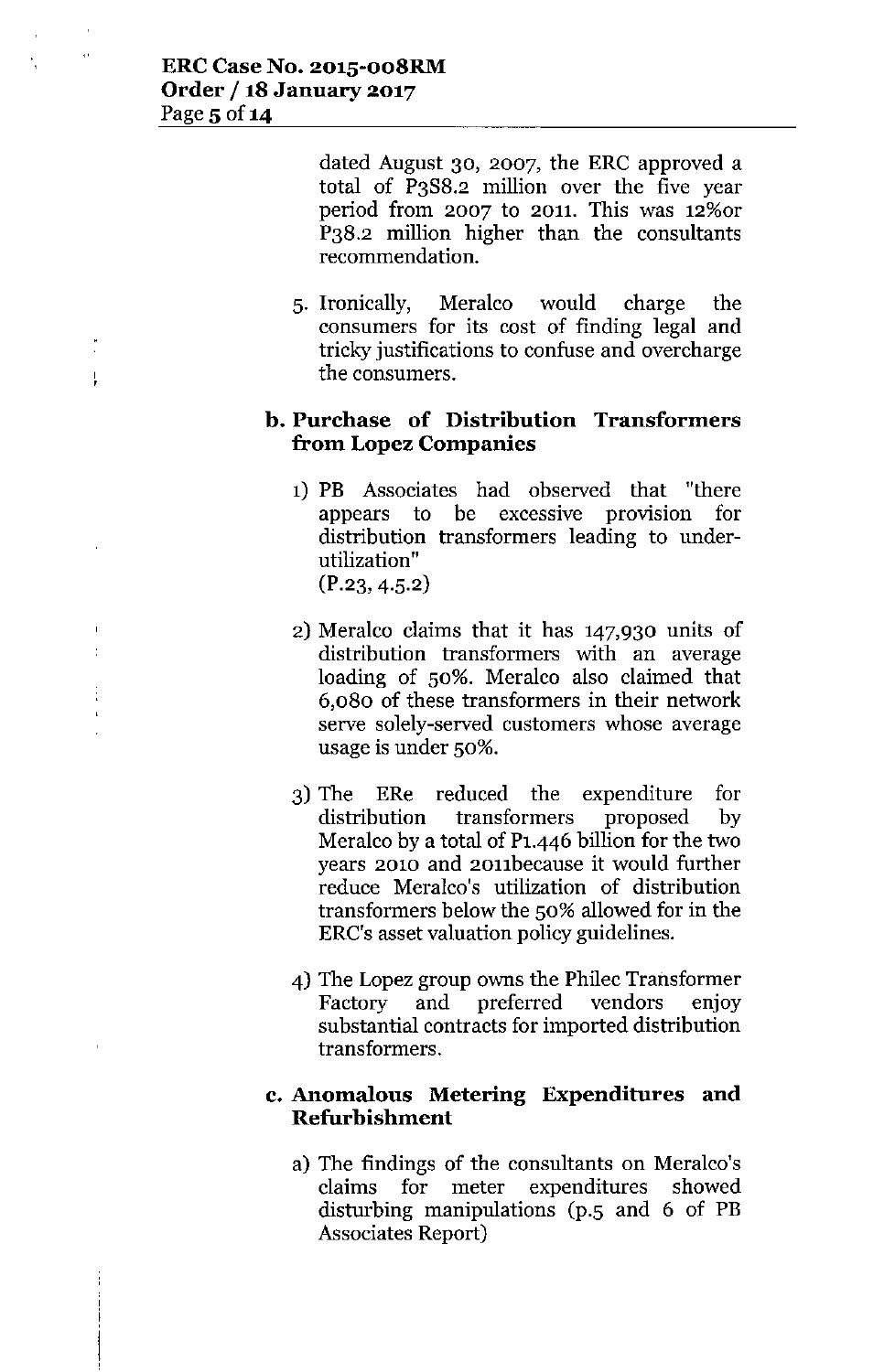- 1. "Meralco provided supporting information that provides a breakdown of the  $1,360,728$ "excess" meters identified by PB Associates and shows an actual inventory of only 87,266 meters. We note that even though none of these meters existed, they remain on Meralco asset register. It is of concern that the 1,261,000 meters in these categories were still on the Meralco asset register at the time of the asset valuation. We suggest that the ERC require Meralco to cleanse the asset register of all non existent or unserviceable metering assets."
- 2. "the information provided indicates that Meralco purchases approximately 206,000 new meters a year (excluding metering transformers) to support load growth. However, Meralco connects only approximately 97,000 new customers each **year."**
- 3. Meralco is charging PSI8 million in 2008 for meter refurbishment costs. At an average cost of PS2 per meter which means this involves recalibration only. This must be included in regular operating costs and not capitalized.
- 4. Meralco owns a substantial ownership in local meter company GE Meters.
- S. The Consultants and the ERC reduced Meralco's budget for meters by P1.43 billion for the four years that presumably would have gone to income of its sister company GE Meters.

# d. Overbudgeting the Costs of Service Drops

Meralco was determined to be overcharging the service drops by P433 million because its actual service length is only 7.S meters instead of the 30 meters it is claiming.

# e. Other Overcharging Attempts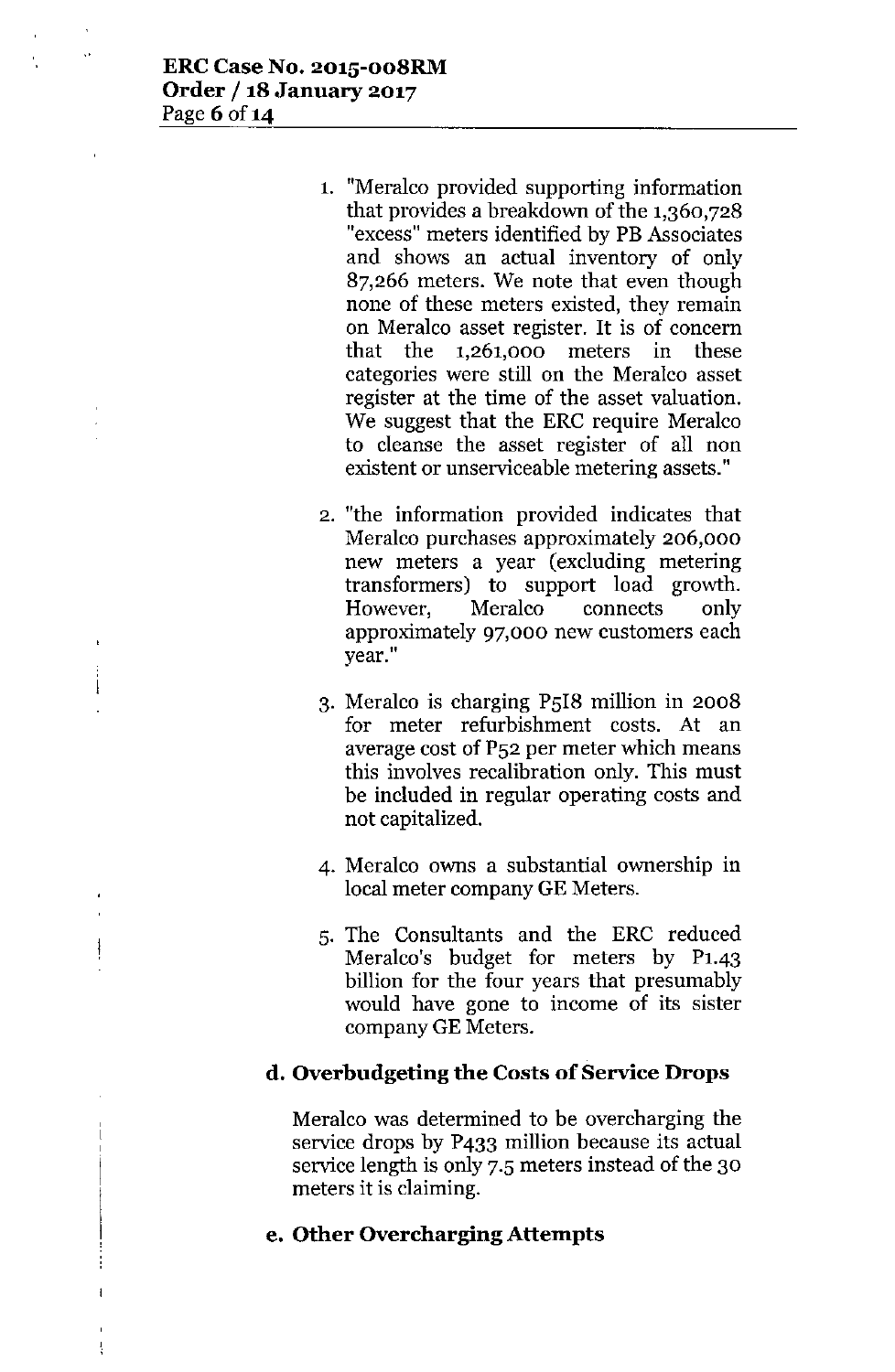- a. P2.87 billion of Meraleo forecast capex for asset renewal could not be supported and was disallowed.
- b. A total of P323 million was disallowed for the over recovery of stores costs.
- c. P730 million that Meralco spends for "related business income" and it tried to pass on as utility expensewas disallowed.

And these attempts were after Meralco had been caught many times padding their rate base with expenses of the Meralco theatre, a luxury resort in Antipolo, high prices on material purchases from sister company vendors of transformers, meters, concrete poles, transmission lines, engineering services, and computer systems.

# 4. UNFAIR AND ILLEGAL

a. ERC's approval document for Meralco's Regulatory Reset for July 2007 to June 2011 (Second Regulatory Period) issued on August 30, 2007 and its approval of the Regulatory Reset for July 2011 to June 2015 (Third Regulatory Period) premised the legal basis for the PBR under Section 1.10f those documents as

*"Section 43(f) of Republic Act No.* 9136, *otherwise known* as *the Electric Power Industry Reform Act*  $of$  *2001 (EPIRA)* and *Rule*  $15$ *, Section*  $5(a)$  *of its Implementing Rules and Regulation (IRR),*  $a$ *uthorized the ERC* to *adopt alternative forms of internationally accepted ratesetting methodology"*

The legal basis is conveniently selective, inaccurate, flawed, and anti-consumer.

b. The full provision of Section 43(f) of the EPlRA preceded the law as follows: "in the public interest, establish and enforce a methodology for setting transmission and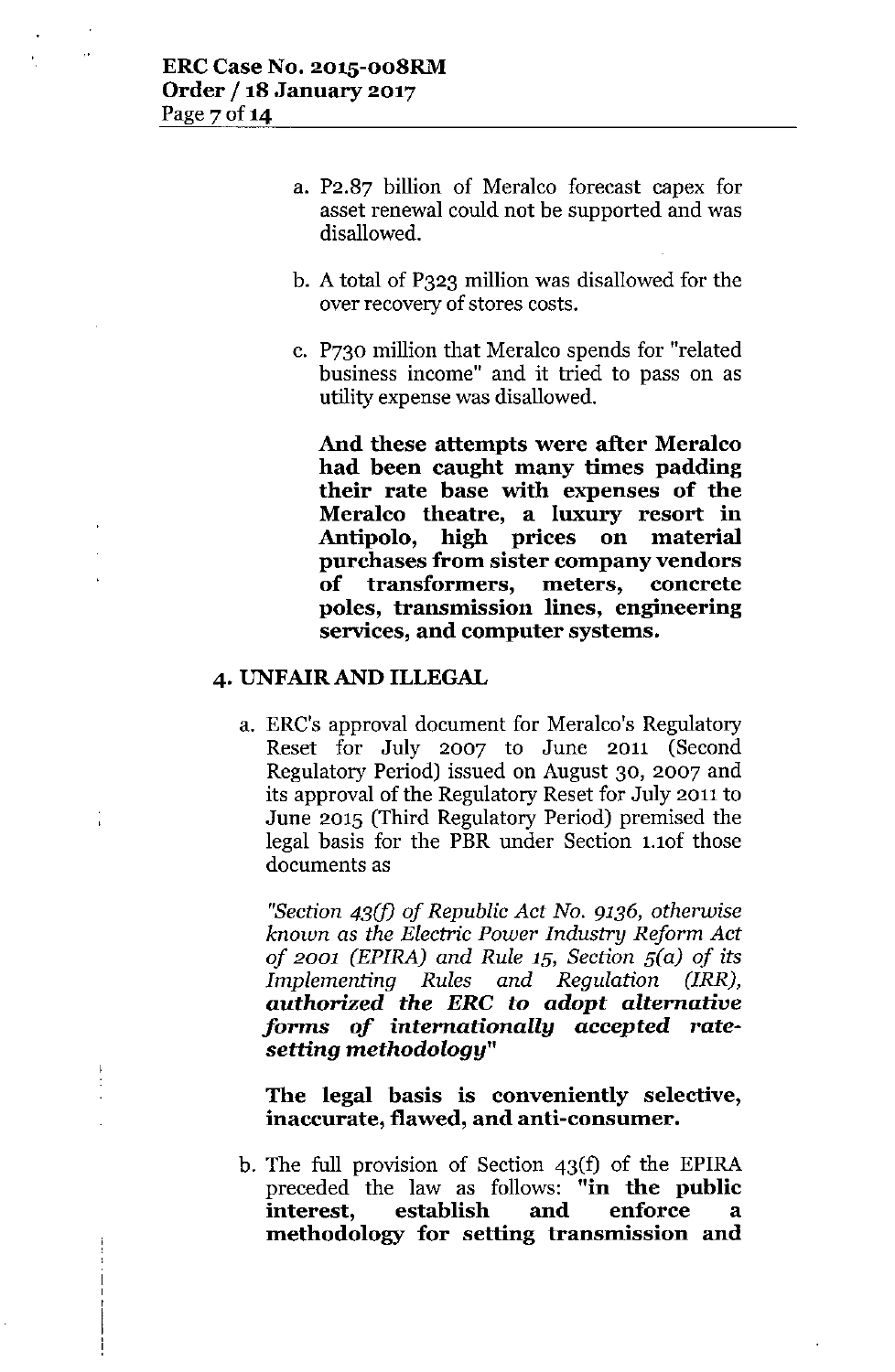.'

 $\mathbf{F}$ 

**distribution wheeling rates and retail rates for the captive market of a distribution utility taking into account all relevant considerations, including the efficiency or inefficiency of the regulated entities".** Emphasis must be made on "in the public interest" .

- **c.** Section 43(f) is that part of the EPlRA law that defined the power, authority, and responsibilities of the Energy Regulatory Commission. Emphasis must be made on the clear prerequisite that any rate setting methodologies adopted by the ERC must be **"in the public interest".** The Section also required that any alternative method of rate setting must **result to a reasonable price of electricity. (Annex "B").**
- d. For a rate-setting methodology to be "in the public interest" it must benefit the public and result to an improvement from the current one which was the RORE. The benefit to the public can either be in a) lower or more reasonable price of electricity and/or b) improvement in efficiency of service to the captive customers. Something that improved efficiency but at significant and unreasonable costs to the consumers would not be in the public interest.
- **e. It is our position that charging consumers for investments that have not yet been incurred including returns on those forecasted investments as allowed by the PBR methodology, is unfair and UNREASONABLE.**
- **f. PBR is an even clearer violation of the law under Section 25 of the EPIRA law that required that the retail rates must be based on investments incurred.**

Sec. 25. *Retail Rate. - The retail rates charged by distribution utilities for the supply of electricity* in *their captive market shall be subject to regulation by the ERG based* on *the principle of full recovery of prudent and reasonable* economic *costs incurred, or such other principles that will promote efficiency* as *may be determined by the ERG.*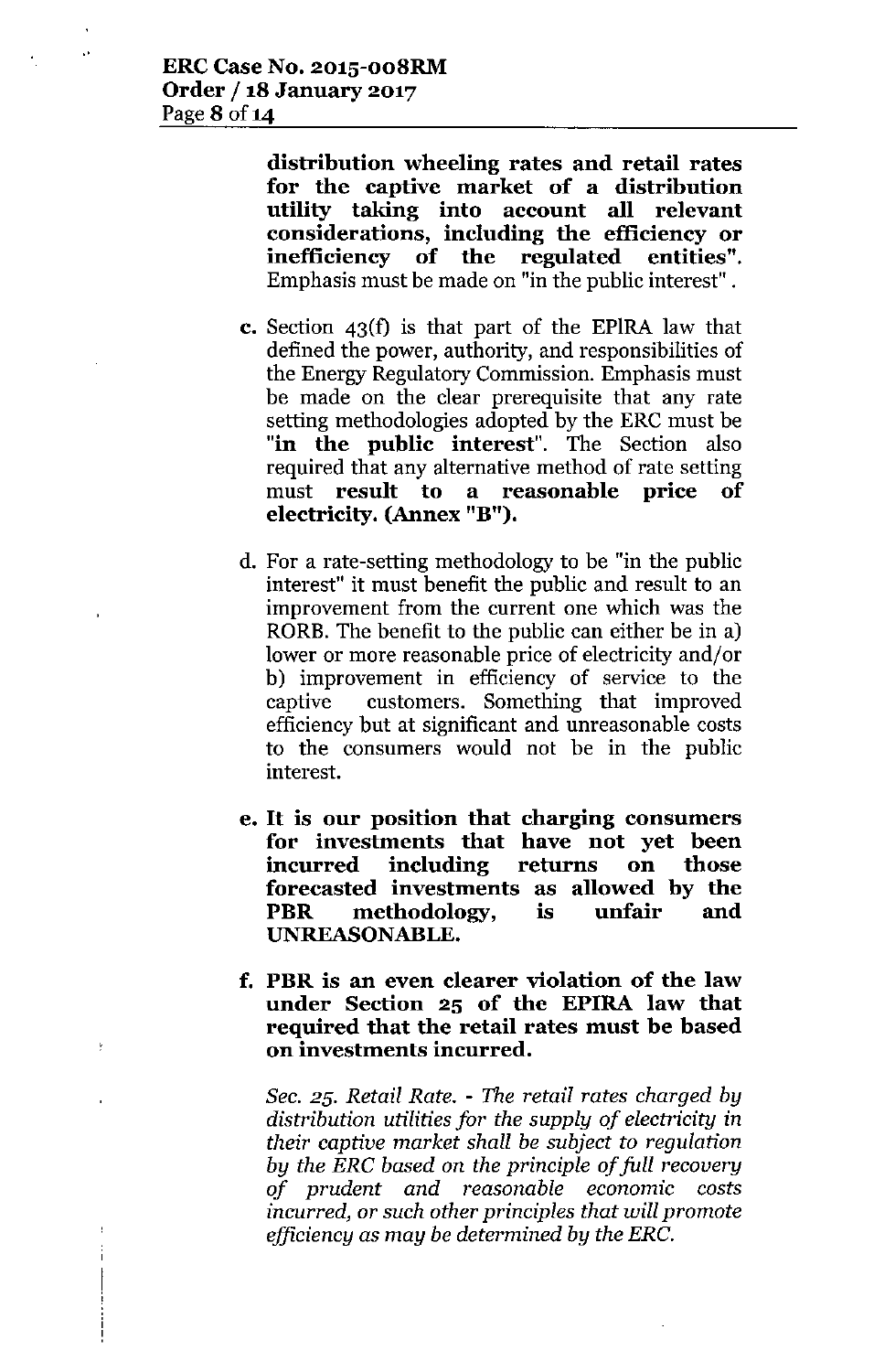$\frac{1}{4}$ 

The current rules of PBR allow for the charging to the consumers Meralco's projected investments and returns on them. These have not yet been *incurred* and there is no assurance that they will *be incurred. Inclusion* of these *projections* on *the retail rate* to *the* consumers is *therefore unfair and illegal.*

The right of ERC to adopt alternative rate setting methodologies is predicated on such alternatives to be in the public interest.

# III. PROPOSEDMODIFICATIONOFTHE RATESETTINGMETHODOLOGY

MSK sympathizes with the DU complaint on the drawback of the old RORE system that the time it takes to get approval for recovery of investments creates a regulatory lag discourages timely investments to improve performance and DU efficiency.

Going to the other extreme which is allowing recovery of projected investments without validation of whether they were actually made is unjustified and most unfair to the **consumers.**

We propose a Modified RORB or even Modified PBR where the capex and its rate recovery are approved in advance but the charges to the consumers will only start after the investments have actually been made and validated by the ERC auditors. In this way, the requirement of Section 25 for recovery only of investments actually incurred is complied with.

We also propose as part of this that the ERC install a system of continually auditing Meralco as part of the vigilant system to safeguard consumers from abuse.

In a nutshell, MSK begs to hear from respondents the answers to the following:

1. Is the PBR method within the "public interest" mandate of ERC?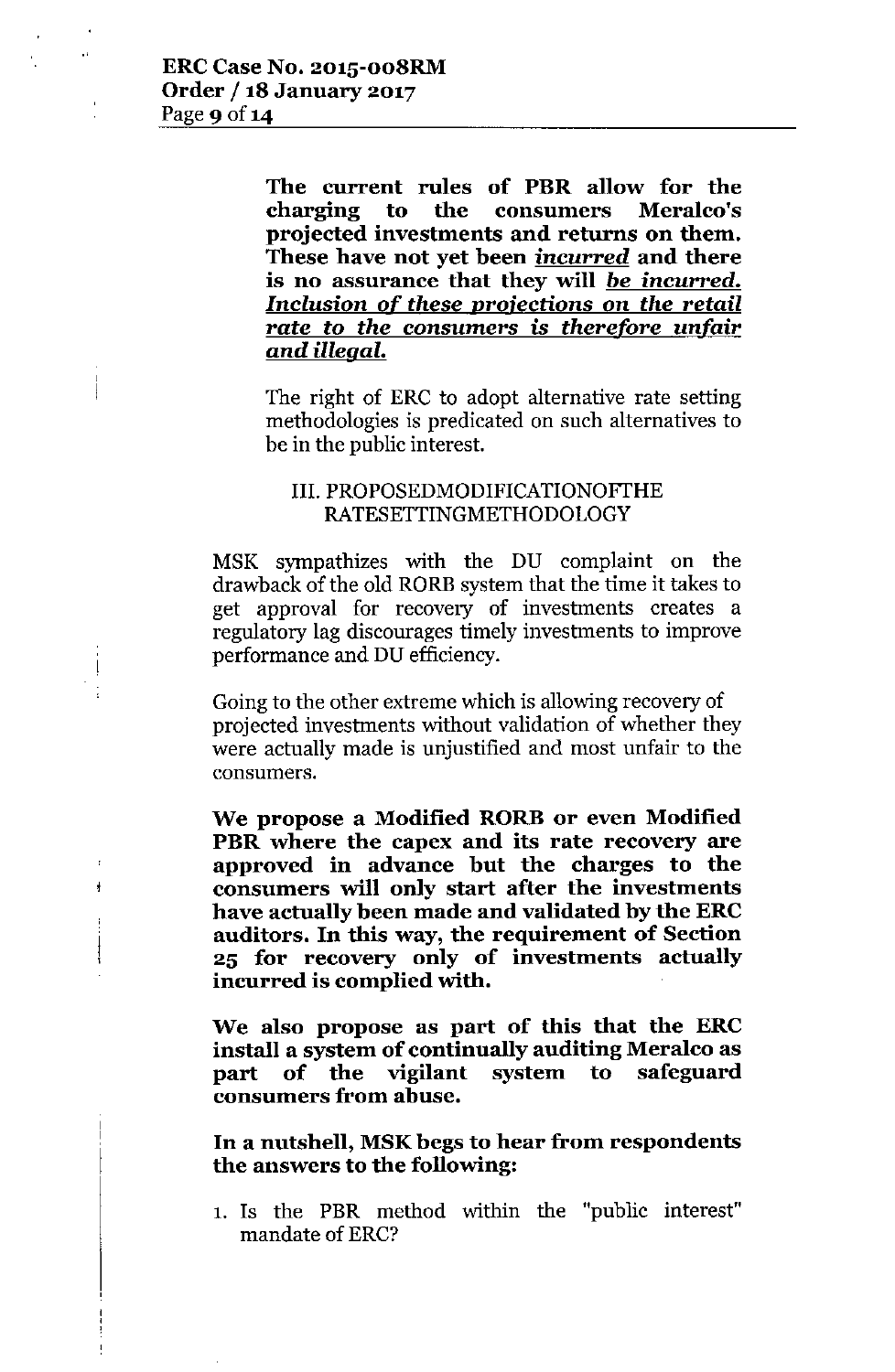- 2. Is the **PBR** legal in view of the requirement of Section 25 of the EPIRA Law that the investments or economic costs must be incurred'? Do the projected investments being charged to the consumers qualify as investments incurred'?
- 3. Did the **PBR** comply with the law's requirement that the resulting rate must be reasonable?
- 4. Would our proposed modification to require that the investment must be "incurred" first before the consumers can be charged for it cure the legal infirmity and offer sufficient protection to consumers from overcharging?

### **PRAYER**

**WHEREFORE,** premises considered, it IS respectfully prayed to the Honorable Commission:

- To modify the **PBR** methodology, it being **INFIRM AND ILLEGAL,** and results to overcharging of consumers.
- For ERC to install a system of continually auditing Meralco as part of the vigilant system to safeguard consumers from abuse.
- To schedule a public hearing preferably in the last week of January 2016 on this urgent matter so that relevant issues can be heard and the Honorable Commission can promptly correct the flaws and injustice of the **PBR** rate making methodology.
- Other relief equitable under the premises are likewise prayed for.

**On** 7 November 2016, the Commission issued an Order setting the instant Petition for public consultation on 9 January 2017.

The Order was personally served to petitioner MSK at the address indicated in the Petition. However, the same was returned because the office of MSK cannot be located in the same address.

Ť

After perusing the records of the Commission, the new address of Petitioner was identified in the documents filed by MSK in other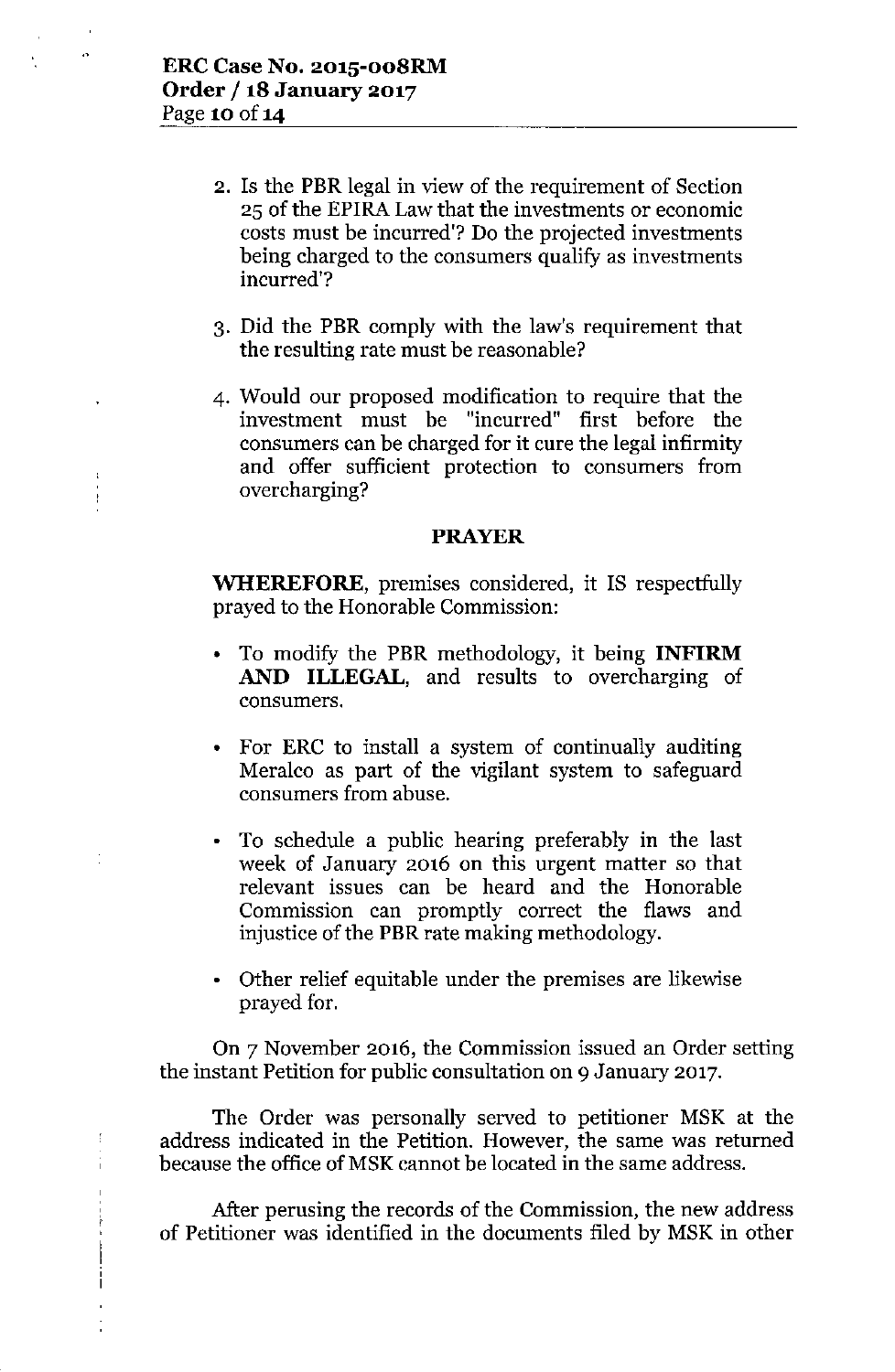cases. Accordingly, a new order was issued dated 7 December 2016 resetting the public consultation to 23 January 2017. However, on 16 January 2017, MSK filed a *Motion for Additional Time* to comply with the jurisdictional requirements of the Commission as stated in the said order.

MSK asserts the need for reasonable time to review and update its files on the issues cited in the Petition, secure a lawyer for guidance on proceedings, secure contributions for the cost of the publications and copying, and prepare the presentations so that it can deliver justice to the very important issue affecting consumers.

Finding the reasons offered by MSK meritorious, the **PUBLIC CONSULTATION SET ON 23 JANUARY 2017** is hereby **CANCELLED.** Furthermore, as the issue involved in the instant Petition concerns the electric consumers all over the country and in order to afford them opportunity to be heard on thereon, the public consultation is hereby reset in accordance with the below-cited schedule:

| Date and Time        | <b>Venue</b>                       | <b>Hearing</b><br>Coverage |
|----------------------|------------------------------------|----------------------------|
| 17 March 2017        | ERC Hearing Room, 15th             | Jurisdictional and         |
| (Friday)             | <b>Floor Pacific Center</b>        | Expository                 |
|                      | Building, San Miguel               | Presentation               |
| Ten o'clock in the   | Avenue, Ortigas Center,            |                            |
| morning (10:00       | Pasig City                         |                            |
| A.M.)                |                                    |                            |
| 22 March 2017        | Visayas Field Office, St.          | <b>Expository</b>          |
| (Wednesday)          | Mary's Drive, Banilad,             | Presentation               |
|                      | Cebu City                          |                            |
| Ten o'clock in the   |                                    |                            |
| morning (10:00       |                                    |                            |
| A.M.)                |                                    |                            |
| <b>24 March 2017</b> | ERC Hearing Room, 15 <sup>th</sup> | <b>Expository</b>          |
| (Friday)             | <b>Floor Pacific Center</b>        | Presentation               |
|                      | Building, San Miguel               |                            |
| Ten o'clock in the   | Avenue, Ortigas Center,            |                            |
| morning (10:00       | Pasig City                         |                            |
| A.M.)                |                                    |                            |

Accordingly, Applicant MSK is hereby directed to:

**1)** Cause the publication of the attached Notice of Proposed Rule-Making once (IX) in a newspaper of nationwide circulation in the Philippines at their own expense, the date of publication to be made not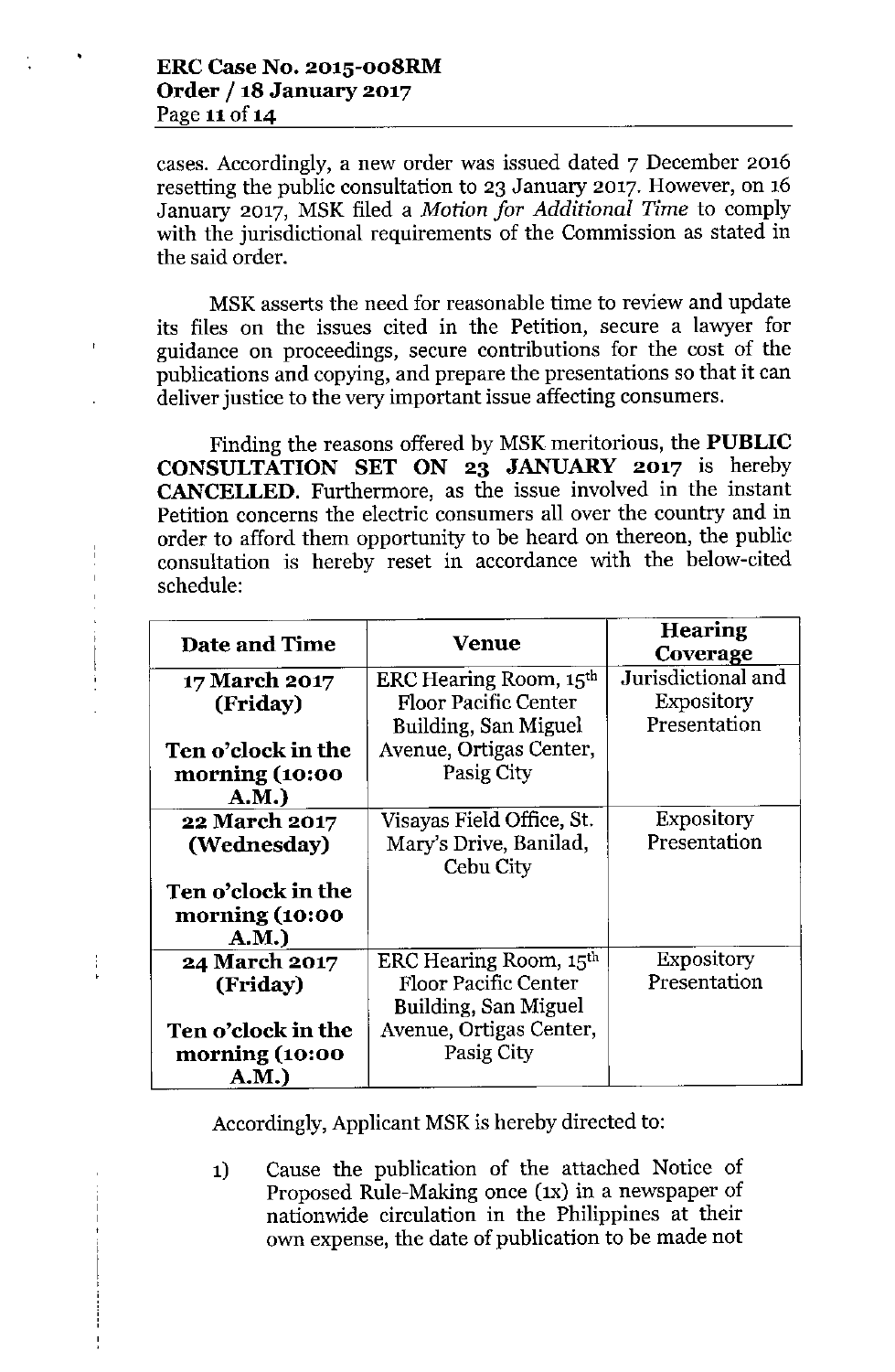ł

later than two (2) weeks before the date of the scheduled public consultation;

- 2) Furnish with copies of the Petition, and this Order and the attached Notice of Proposed Rule-Making the Office of the Solicitor General (OSG), the Commission on Audit (COA), and the Committees on Energy of both Houses of Congress. They are requested, if they so desire to send their duly authorized representatives at the scheduled hearing; and  $\overline{\phantom{a}}$  . The set of  $\overline{\phantom{a}}$  and  $\overline{\phantom{a}}$  .
- Furnish with copies of the Petition and its 3) attachments all those making requests therefor subject to reimbursement of reasonable photocopying costs.

On the date of the public consultation, Applicant PEMC must submit to the Commission their written compliance with the aforementioned jurisdictional requirements attaching therewith, methodically arranged and duly marked the following:

- 1) The evidence of publication of the attached Notice of Public Hearing consisting of affidavits of the Editors or Business Managers of the newspapers where the said Notice of Public Hearing was published, and the complete issues of the said newspapers;
- 2) The evidence of receipt of copies of this Order and the attached Notice of Public Hearing by the Office of the Solicitor General (OSG), the Commission on Audit (COA), and the Committees on Energy of both Houses of Congress;
- 3) The evidence of receipt of copies of the Joint Application and its attachments by all those making requests therefor, if any; and
- 4) Such other proofs of compliance with the requirements of the Commission.

All interested parties are required to submit their comments on the petition on or before 10 March 2017.

Applicant must also be prepared to make an expository presentation of its Application, aided by whatever communication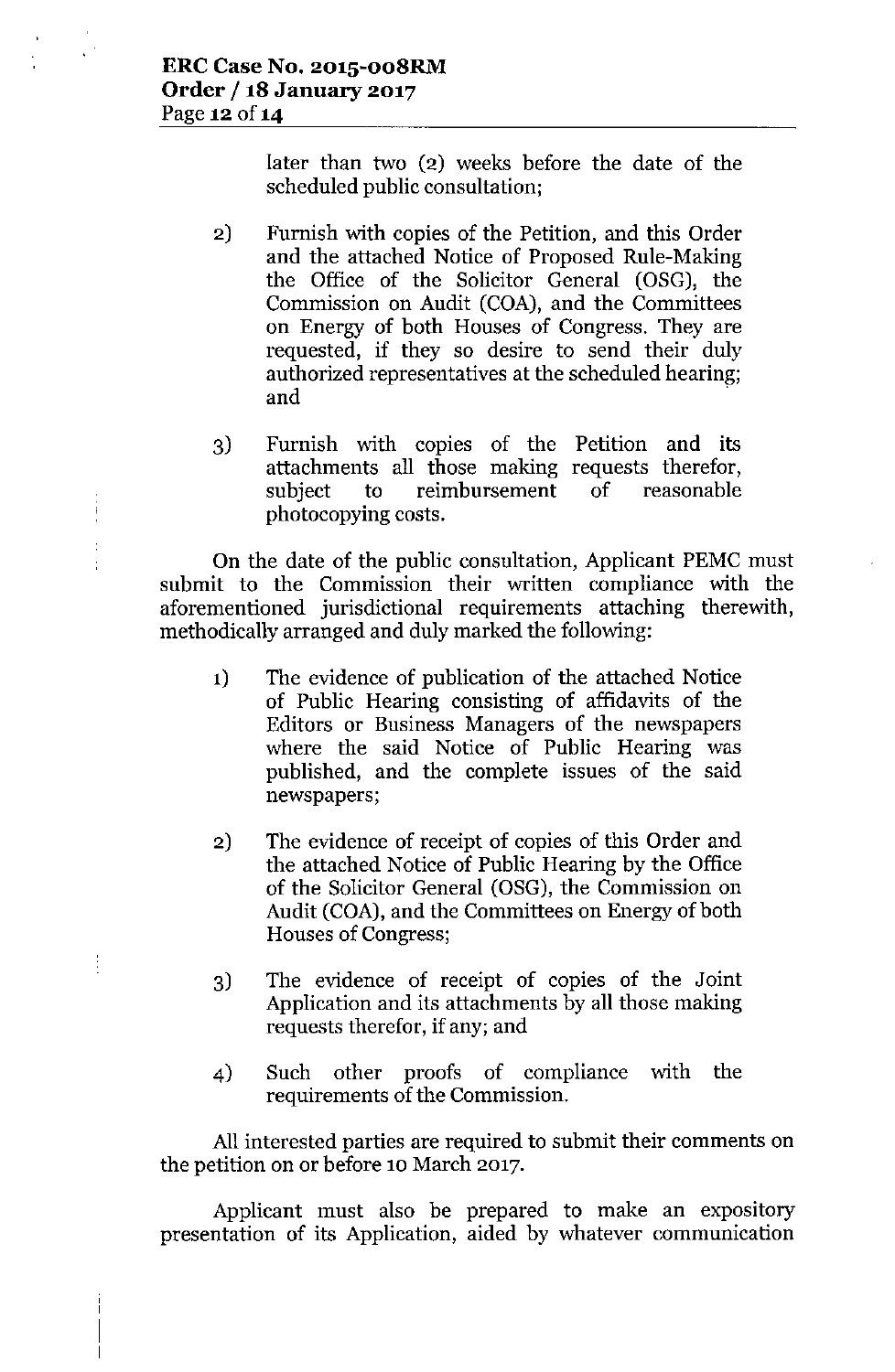medium that it may deem appropriate for the purpose, in order to put in plain words and explain, for the benefit of the consumers and other concerned parties, what the Application is all about and the reasons and justifications being cited in support thereof.

# SO ORDERED.

Pasig City, 18 January 2017.

FOR AND BY AUTHORITY OF THE COMMISSION:

JOSE VICENTE B. SALAZAR *Chairman* & *CEO* .- --  $\sum_{\text{of the } \text{the } \text{the } \text{minimum}}$ IMLA III LI BA HITI RI HAAR III DAA LA VIII PA LA HILLE H A-2017-017-0C-08143

*. N* LS: KTB/ A